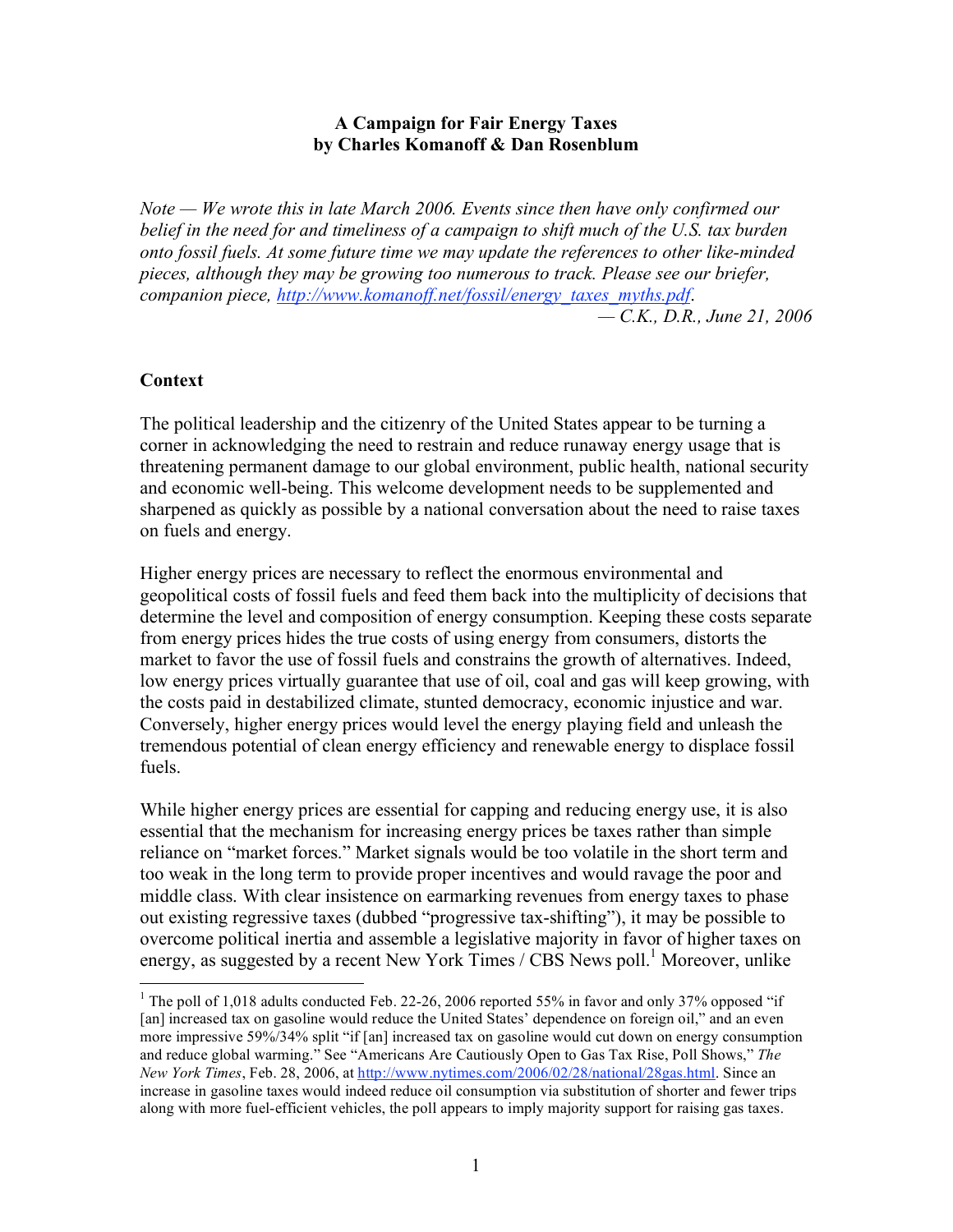high prices due to resource scarcity ("peak oil") or other factors, only taxing fuels can head off massive development of synthetic fuels such as tar sands, liquefied coal or oil shale, which have even worse environmental consequences than conventional fuels.<sup>2</sup>

Stirrings of this conversation are already evident. But resistance to it is deeply rooted in American culture and politics, and perhaps even in standard modes of thought. Advocating for alternatives to fossil fuels, whether wind turbines or cellulosic ethanol or higher-mileage cars, is easier than advocating for what is admittedly an indirect and even negative mechanism. Yet only higher energy prices (achieved via taxation) have the capacity to reach into every sphere of energy-using activity: to affect not just vehicles' miles-per-gallon efficiency, for example, but also *overall* transportation efficiency by influencing miles driven, driver behavior, and even how cities and suburbs are settled, not to mention ton-miles carried by freight vehicles and passenger-miles flown by aircraft. Similarly, only higher energy prices will produce the necessary major reductions in consumption of electricity and natural gas in homes and businesses and the necessary shifting of electricity generation to sustainable energy sources such as wind and sunlight.

## **Advancing the conversation**

To advance the needed discussion, we propose a Campaign for Fair Energy Taxes. Such a campaign can confer legitimacy and create visibility for specific proposals for raising energy taxes as well as convey the rationale for doing so. These proposals need not be limited to the federal level; at least a dozen states have already enacted laws or procedures to limit climate-altering carbon emissions, and states are excellent proving grounds for progressive tax-shifting from regressive taxes (e.g., sales taxes) toward fuel taxes. <sup>3</sup> In our federal system, states have often served as laboratories to incubate fledgling ideas. A Campaign for Fair Energy Taxes can also be the means to dispel popular misconceptions that impede movement toward higher energy taxes. (See our piece, "Energy Taxes — Rebutting the Myths.")

To be sure, the idea of taxing energy to more fully reflect its true costs runs smack against both Americans' traditional sense of entitlement to cheap energy and the anti-tax ideology of the past quarter-century. Today, gasoline taxes and other fees levied on driving don't even cover the costs to build, maintain and administer roads, while other fuels such as coal, natural gas and jet fuel are taxed even more lightly. This cheap-energy entitlement helped kill the last two national efforts to raise energy prices — Bill Clinton's Btu tax in 1993 and John Anderson's "50/50" program in the 1980 elections — and it is why no prominent elected official is calling today for raising taxes on energy.

 <sup>2</sup> See, for example, "New Reserves: As Prices Surge, Oil Giants Turn Sludge Into Gold," *The Wall Street Journal*, March 27, 2006. The article notes that "… higher energy prices have unleashed a bevy of heavyoil projects that will increase emissions of carbon dioxide…" Carbon taxes would ensure that prices of these synthetic fuels remain above market-clearing levels.

 $3$  Neal Peirce, "'Energy Federalism' — Has Its Time Come?," Feb. 19, 2006 (http://www.napawash.org/resources/peirce/Peirce\_02\_16\_06.html).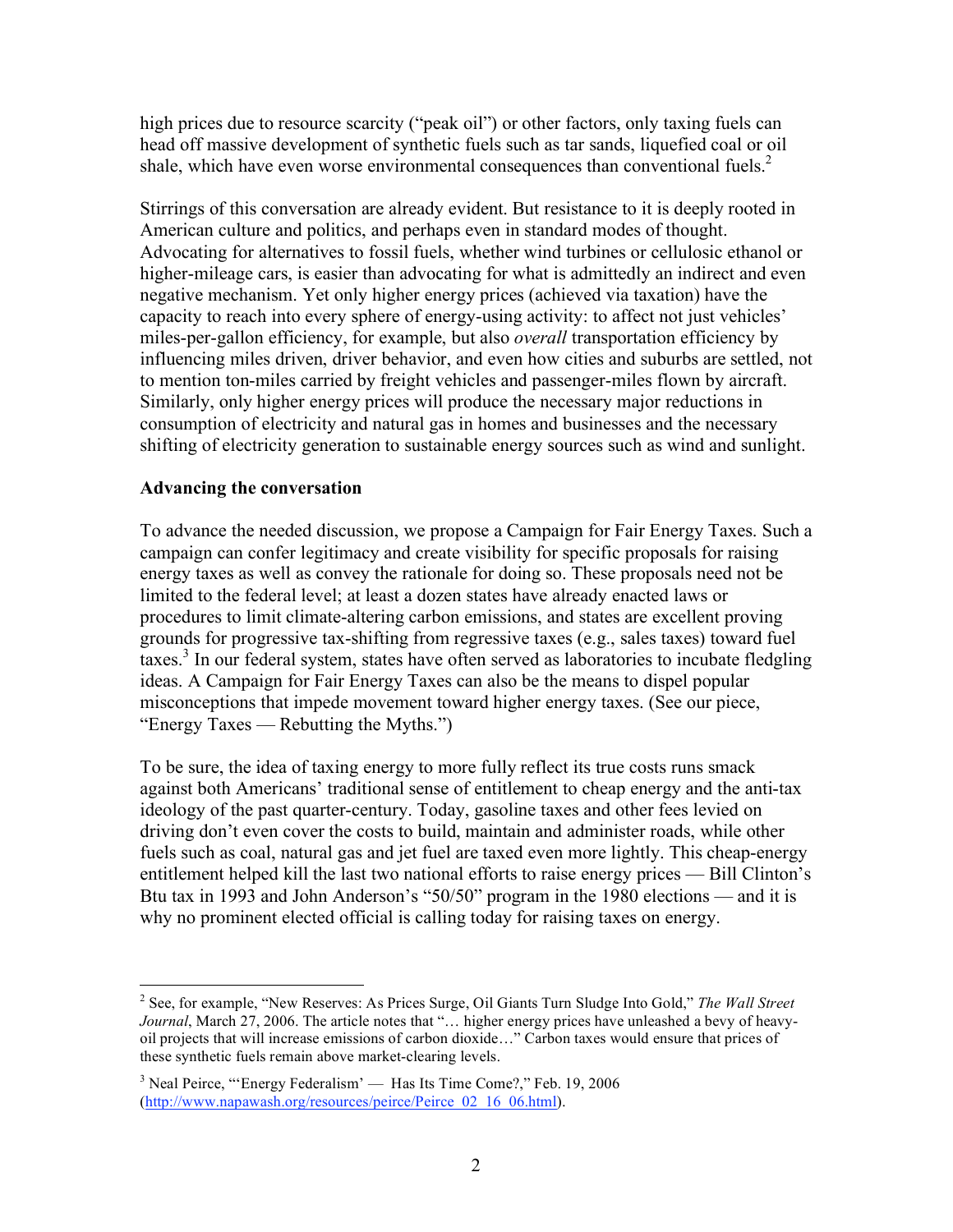Yet voices for higher fuel taxes are becoming more numerous and insistent. The influential *New York Times* columnist Thomas L. Friedman has called for sharply higher gas taxes at least half-a-dozen times in the past two months. In a column published a week after President Bush declared that America is "addicted to oil," Friedman lambasted Vice President Dick Cheney for opposing an increase in the gas tax, and he warned of the downfall of America if gas taxes are kept low. <sup>4</sup> Including Friedman, four of the Times' six regular columnists have identified taxing the carbon content of fossil fuels as the best way to combat global warming.<sup>5</sup> Support for fuel taxes is increasingly found in newsmagazines as well as arbiters of liberal culture such as the *New Yorker* magazine. 6

Encouragingly, appeals to tax energy are being heard across the political spectrum. Writing in *The Wall Street Journal*, Harvard economist Gregory Mankiw, the top economic advisor in the first Bush administration, strongly voiced support for raising the federal tax on gasoline.<sup>7</sup> Belying the notion that fossil fuel "externality costs" are a construct of the environmental left, Senator Richard G. Lugar (R., Ind.), a bulwark of the Republican center, also wrote in *The Journal* that "The price of gasoline does not reflect its true cost. Properly calculated, fossil fuels are far more expensive than they appear."<sup>8</sup>

Why this surge of interest in taxing energy? Alarm over mounting manifestations of global warming, concern over possible "peaking" of world oil production, and awareness of burgeoning demand in China, India and the U.S., for starters. Many commentators are also stressing the need for taxes to reduce windfall oil profits flowing to malevolent regimes in Saudi Arabia, Iran and elsewhere. Recognition may also be spreading that regulatory approaches to fuel conservation such as more stringent CAFE standards may be undermined by "gaming" and require bolstering by price incentives in any event. And of course the ongoing occupation of Iraq gives constant reminder of the cost of America's

 <sup>4</sup> Thomas L. Friedman, "No More Mr. Tough Guy," *The New York Times*, Feb. 8, 2006. Friedman concluded his column, "How tough is it, Mr. Cheney, to will the ends — an end to America's oil addiction — but not will the means: a gasoline tax? It's not very tough, it's not very smart, and it's going to end badly for us."

<sup>5</sup> *Times* columnist Nicholas G. Kristof urged taxing carbon in his Jan. 8, 2006 column, "A Paradise Drowning," as did Paul Krugman in "Sins of Emission" (http://www.pkarchive.org/column/112900.html), Nov. 29, 2000. Columnist John Tierney wrote on Feb. 7, 2002, "The fairest and most efficient way to reduce greenhouse gas emissions would be with a carbon tax on all fossil fuels."

<sup>6</sup> Hendrik Hertzberg wrote in *The New Yorker* of Feb. 13 & 20, 2006, "The best way to encourage conservation — and the true sign of a serious energy policy — would be imposing a hefty gasoline tax and raising mandatory fuel-efficiency standards." *New Yorker* writer and climate-change author Elizabeth Kolbert endorsed a carbon tax or emissions-trading system in an interview with *Wired* Magazine published March 29 (http://www.wired.com/news/politics/lifescience/0,70393-1.html?tw=wn\_story\_page\_next1).

<sup>7</sup> Number 4 of Mankiw's "Seven New Year's Resolutions for 2006" stated: "This year I will admit that there are some good taxes. I will tell the American people that a higher tax on gasoline is better at encouraging conservation than are heavy-handed CAFE regulations. It would not only encourage people to buy more fuel-efficient cars, but it would encourage them to drive less, such as by living closer to where they work. I will advocate a carbon tax as the best way to control global warming." (abridged; full text at http://post.economics.harvard.edu/faculty/mankiw/columns/WSJ\_Repeat\_After\_Me\_010306.pdf)

<sup>8</sup> Letter to the Editor, *The Wall Street Journal*, Feb. 8, 2006.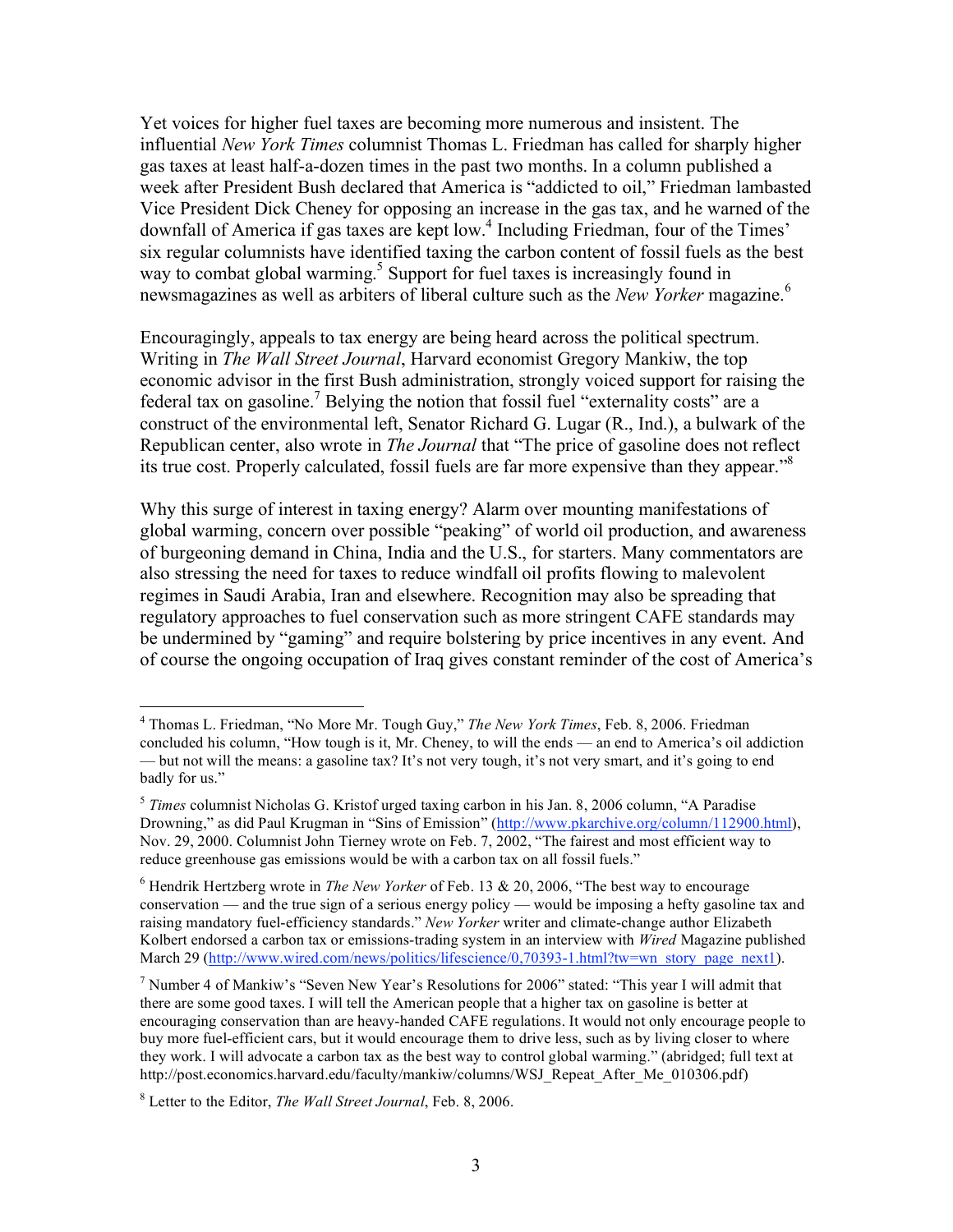entanglement with our network of oil-producing client states in the Middle East, which to some extent is an artifact of our subsidization of energy through minimal taxes.

Undergirding all these factors is spiraling U.S. energy consumption. Americans' consumption of petroleum has jumped by 5 million barrels a day in the past 20 years and by 1 million barrels a day in the last five.<sup>9</sup> Oil imports are more than 2 times their 1985 level,<sup>10</sup> and U.S. emissions of carbon dioxide, the primary global warming gas, rose 20 percent from 1990 to 2004, a period in which emissions needed to *fall* to begin slowing the rate of climate change.<sup>11</sup> That the increases in energy use may trail growth in economic activity is little comfort in a world whose geopolitics and climate are shaped not by theoretical ratios but by absolute numbers.

# **What is to be done?**

What's needed is to organize and combine the forces that support slowing and stopping global warming and are alarmed about oil and other fuels' deleterious impacts on national security, the U.S. economy, and democracy into an organized political force that demands increased energy taxes.

Gathering together what are now only separate and ineffectual articulations of desire into a coherent expression of political intent — a campaign for greater and more equitable taxation of fuels and energy — will launch the urgently needed national conversation about increasing energy taxes. It will also provide cover for elected officials and other public personages to declare their support for raising energy taxes. In this way, the why, what and how of taxing energy can take center stage in discussions of national security, energy policy, international relations, jobs and economic growth, climate protection, and social justice in America and the world.

# **Making it happen**

Following are possible components for a campaign to tax energy in America:

Immediate Steps

 Organization, with name, office (can be virtual) and minimal staff Web site with blog Fact sheets and FAQ's summarizing the case for fairly taxing energy Commission research reports to "make the case" and rebut criticisms

 <sup>9</sup> According to the U.S. Energy Information Administration's *Monthly Energy Review*, U.S. consumption of all petroleum products averaged 20.7 million barrels per day (mbd) in 2005, 15.7 mbd in 1985, and 19.7 mbd in 2000. See http://tonto.eia.doe.gov/merquery/mer\_data.asp?table=T03.01b.

 $10$  U.S. oil imports for the first 11 months of 2005 averaged just over 13.5 mbd. Imports in 1985 averaged 5.1 mbd. See http://tonto.eia.doe.gov/merquery/mer\_data.asp?table=T03.03h.

 $11$  Draft Inventory of U.S. Greenhouse Emissions and Sinks: 1990-2004, p. 23. See http://yosemite.epa.gov/oar/globalwarming.nsf/content/ResourceCenterPublicationsGHGEmissionsUSEmis sionsInventory2006.html.